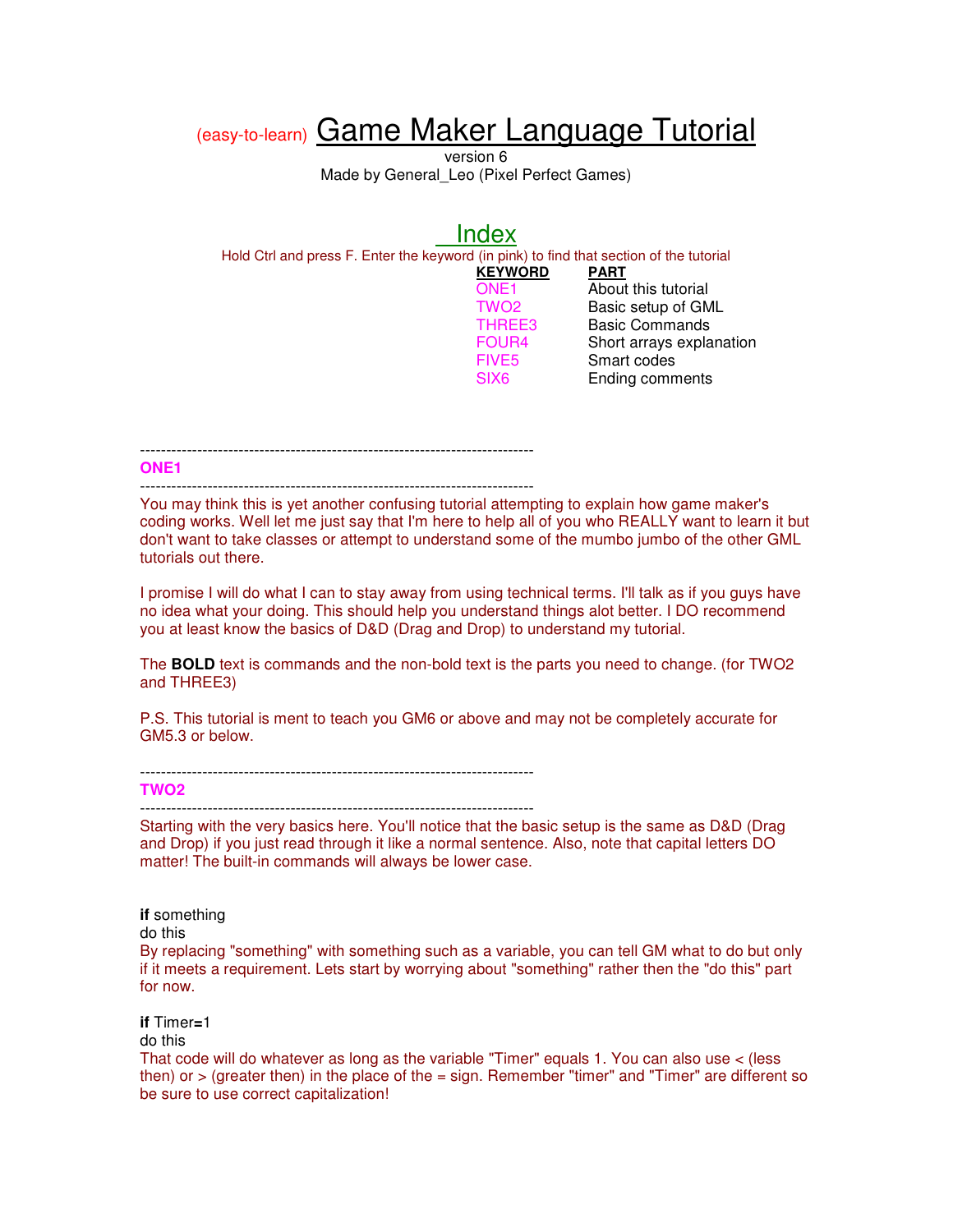**if** Timer**>**1 do this

**if** Timer **>** 1

do this

Here I just want to point out that spaces between everything doesn't really matter. The above code is the EXACT same as the one below it. They read the same so it's just a matter of what is easier to read for you.

**if** Timer **>=** 1

do this

Another thing you can do is use two  $>$ ,  $=$ , or  $<$  signs. GM understands  $>=$  as being "greater than or equal to". Also, instead of using a variable, you can use a command. The "if" commands are listed in the codeing box at the bottom when you start to type. All of which are explained in the help file. (GM manual)

### **if distance\_to\_object(**me**) =** 10

do this

This may look like a big jump from the above codes but lets take a look at it. If the distance to the object "me" is equal to 10, it will do the code. (thats 10 pixels by the way) For this command, you probably would want to use > or < instead. This command is often used in enemy AI to detect how far from the player the enemy is or how far from a certain object. There is a section of this tutorial where I explain a bunch of commands such as this one. Check the index.

### **if** distance to object(me)  $> 50$  && Timer  $> 1$

do this

Ok, this code is a little harder to understand but still easy to use. "&&" means just that... it means "and". So this code means, if the object "me" is further then 50 pixels away from this object AND this object's variable "Timer" is equal to 1, it will run the "do this" part of the code. Remember it will NOT do anything unless it meets both requirements. You can add as many requirements as you want by just putting more and more &&'s in there...

**if** Timer **>** 1 **&& <** 10

do this

Can you see anything wrong with this code? Yes it is WRONG and GM will point that out. When using &&, it's kinda like using "if" only it's mixing it with another. When using &&, you must repeat the command or variable as if it were separate. Doing the above code makes GM think "if what is less then 10???"

**if** Timer **>** 1 **&&** Timer **<** 10

do this

This code is helpful because it will only do the code when the variable is within the range of 2 to 9.

**if** Timer **>=** 1 **&&** Timer **<=** 10

do this

This is basically the same as the one before it only you can see I added some = signs in there. Instead of checking if it's only greater then or less then, now it will also accept it if it's equal to it which makes it give you a range from 1 to 10. VERY important you remember that if one of the symbols are going to be an = sign, that it's second. <> also would work. Basically checking to make sure it is not the amount.

**if not** Timer **=** 1 do this Now this code looks a little different but it is just like using <> only it looks better and may be a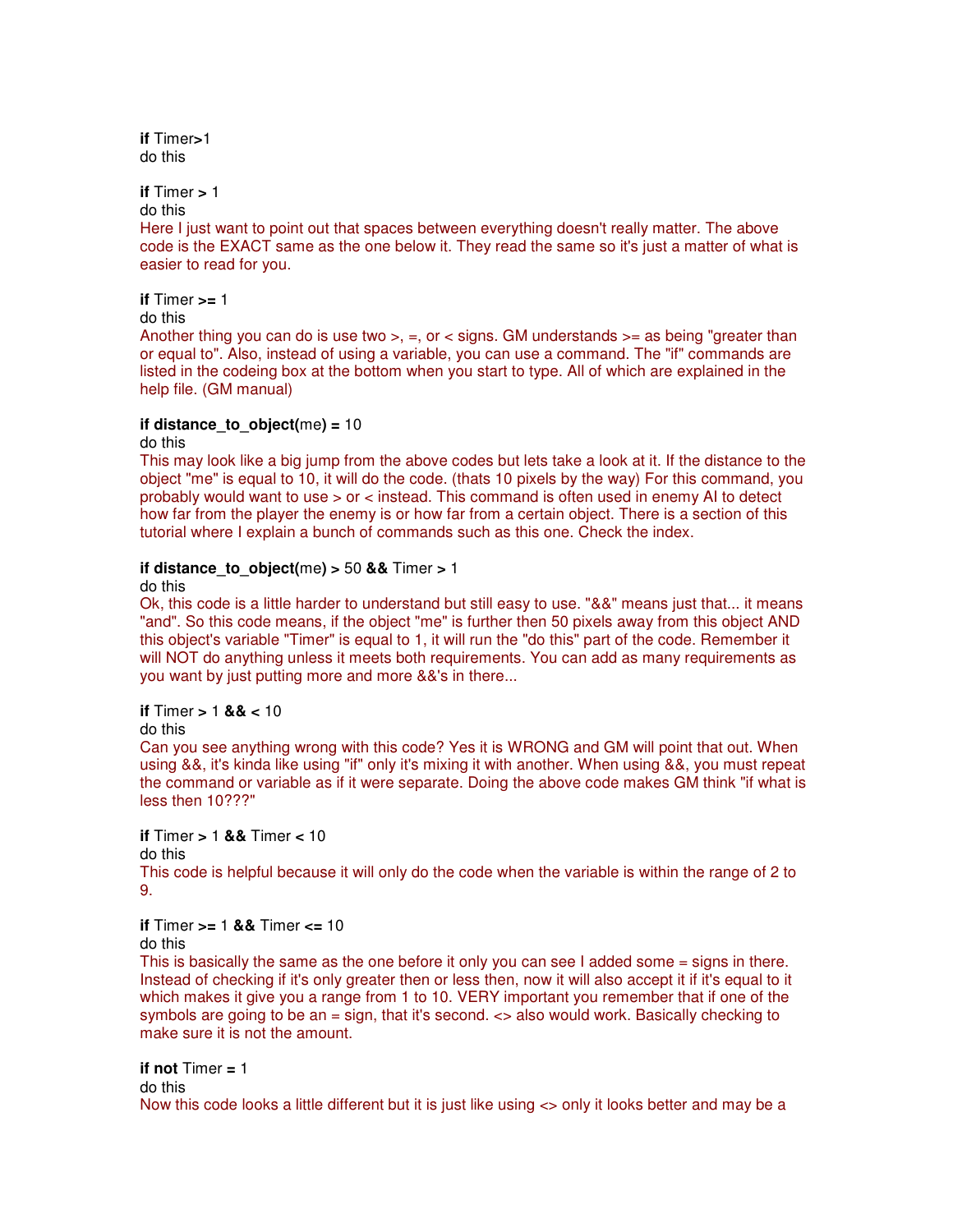little easier to read. (if Timer <> 1) There is yet another way to use not...

**if** Timer **! =** 1

do this

That code is the exact same as the last. placing a ! in there works EXACTLY like putting "not". Using this and && in there you can make your codes looks pretty complicated. :) Also, note that functions (almost anything but variables) need the ! before it instead of after. An easy way to know when it's before or after is if it has an = sign or not. If it does, it comes before the = sign. If not it comes before the function itself.

**if** Timer = 1 **||** Timer = 2

do this

This is the last of the shortcuts i'm gonna tell you about. Putting || in your code is like placing a mirror in there. This code will activate if Timer is equal to 1 OR equal to 2. Yes, this is a replacement for putting in "or". The | lines are made by holding shift and pressing the button above your enter key.

Now lets look further into the same codes as before but mess with the "do this" part.

**if**  $x = 255$ 

**x =** 100

This code would check to see if the object's x value is exactly equal to 255. If it is then it will change the x value to the value 100 ; jumping your object to a different spot in the room.

### **if** Timer **>=** 10

**move\_towards\_point(**10,20,30**)**

That code will check if Timer is equal or over 10. If it is, it will move the object towards the point 10x20 at the speed of 30. How about we add more then one effect?

```
if Timer ! = 2 {
```
### **move\_towards\_point(**10,20,30**)**

#### **Timer = 2 }**

Ok, now it's starting to look like code huh. Just break it down and see what it says. If timer is NOT (notice the ! in there making it mean not) equal to 2, it will move towards the point AND change Timer equal to 2 making the code not do anything else. Using { and } in your code is just like using brackets in D&D. If you have more then one effect, you will need to add { after the "if" part and then add a } at the end if the entire effect list. If you are using &&, you still only need one set of brackets.

**if** Timer **=** 1 **&& distance\_to\_object(**me**) <** 10 **&& x >=** 10**{**  $x = 1$  $y = 2$ **}**

Notice I used 3 ifs but I still only need 1 set of brackets. You'll never need more then one set unless you have a requirement inside of a requirement like this.

```
if Timer = 1 || Timer = 2{
x = 300 
y=200 
if Timer = 2Timer = 3}}
```
If Timer is equal to 1 or equal to 2, it will move the object to 300x200 and if Timer was 2, it changes Timer to 3. Remember this code would still activate if Timer is 1 but it just will remain 1 at the end of this code.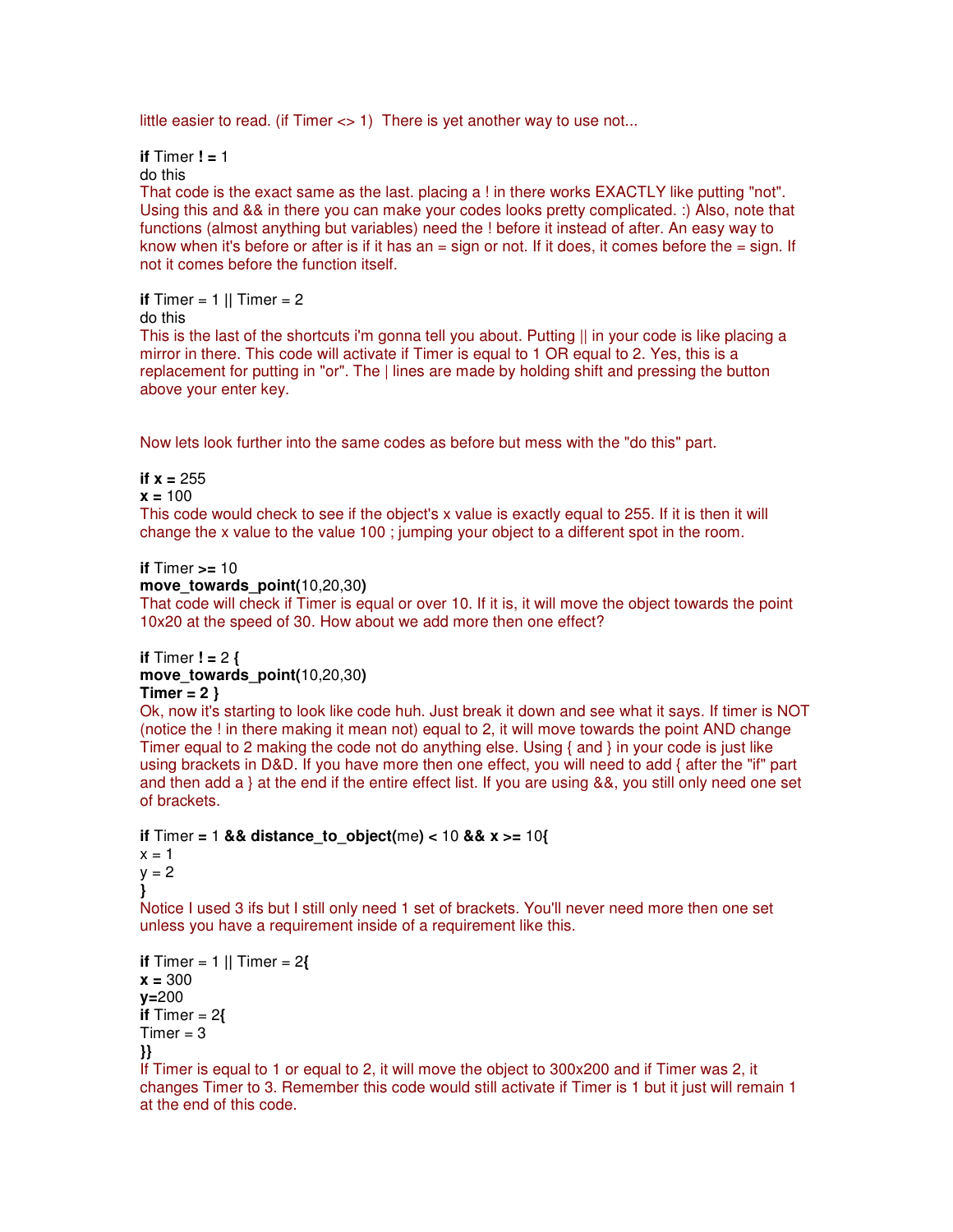Also, remember you don't always need to use an "if" in your code. Timer **+=** 1

If your code is in the step event of an object, putting this code will make it constantly raise the value of "Timer" by 1.

 $Timer = 1$ 

This IS different because it would change the value of "Timer" to the value of 1 meaning it will just keep changing it to 1 (if put under step). If your going to do something like that, (for lag reasons) you may want to use something like this...

#### **if**  $Time$  **!**  $= 1$

 $Timer = 1$ 

Now again, assuming this code is under the "step" event of an object, this code will ONLY change Timer to 1 if it isn't already 1. Using the last code will be changing Timer to 1 every step of the game. Doing that kind of thing too many times WILL cause lag eventually because it's constantly loading those.

Also, another helpful thing to learn is how to effect an object with the code being in another object.

**x =** Me**.x**

If there is an object named "Me" in the room and you run this code from another object, it will change the x value of this object to the object "Me"'s x value. Still with me?

#### **x =** Me**.x**

#### **y =** Me**.y**

This code will make the object 'stick' to the object "Me" by keeping the x and y values the same Keep in mind it will only update every time you run the code. If in step and you havent changed the game speed, it will "jump" to the object 30 times each second. It's common to see it trail behind you by a few pixels before updating again. I'd recommend drawing a sprite for this instead of using objects but anyways...

#### **x +=** 1

This code is most likely the type of code used in most platformers or RPGs. If put into the "keyboard left" event of an object, it will rapidly move the object to the right. using a - (minus) sign instead of the plus sign will cause it to go backwards making it (in this case) go left.

You should now know some of the major parts of coding. Now all that is left is learning the built-in codes from D&D and maybe a few more even. I'd recommend checking the help file (Game Maker Manual) and click the index tab. Then start to type some stuff in or use the search tab if you have no idea of the code you need. Anyways, here are some important ones...

----------------------------------------------------------------------------

#### **THREE3**

----------------------------------------------------------------------------

These are only the most common commands. PLEASE use the GM manual to look up all of them. Simply open GM and go to "help". Also note that all commands will NOT work if you use capital letters.

SETTING UP AN OBJECT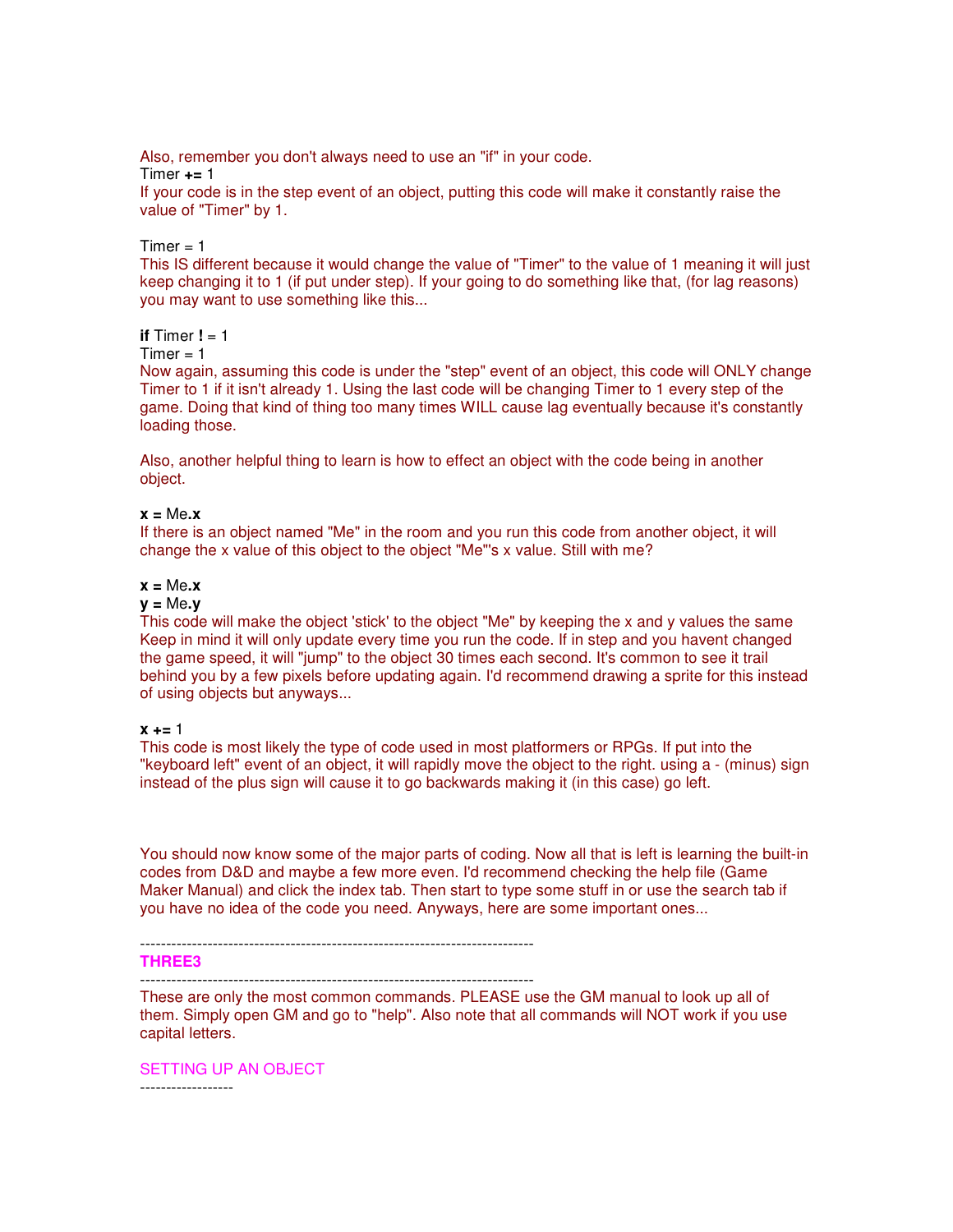# 1. **image\_alpha**

This controls how transparent (see-through) your object is. 0 would be completely non-visible and 1 would be completely visible. Usually 0.4 is a good setting making it see-through but not too much so you can't see it at all. GM6 can do alot of alpha values with very little or no lag at all. GM5.3 had alot of trouble doing this.

# 2. **image\_index**

This controls what frame your object is on. (of the sprite your object currently has). Remember sprites start with frame 0 so if your sprite has four frames, they are numbered 0-3. If you use this, you probably want to also set your image speed to 0 so your image index isn't cycling through the frames after you set it.

# 3. **image\_speed**

Setting your image speed is setting how fast it would play through the frames of a sprite. Often times, putting an object in a room will make the sprite appear really fast and it will need to be slowed down. in the create event of an object, put this "image speed=0.5" this will make your sprite play half as fast which helps alot usually. 0 would make it stay on one frame; letting you use image index to tell it which frame to use.

# 4. **sprite\_index**

This command changes the sprite of the object. If you are making a platformer, you may want your character to use a different sprite when jumping. When you press up, put this code in there and put the name of the jumping sprite.

# 5. **solid**

This will change if the object is solid or not. You will need to change it to "true" or "false". solid=true will make the object solid...ect.

# 6. **visible**

This will change if the object is see-able or not. You will need to change it to "true" or "false". visible=true will make the object see-able by the player...ect.

# 7. **persistent**

This will change if the object is persistent or not. You will need to change it to "true" or "false". persistent=true will make the object always be in every room at the same location unless told otherwize.

# 8. **speed**

Setting the speed will change how fast the object is moving. This is NOT the same as changing the image speed. speed is used anytime an object is moving in any direction.

# 9. **x**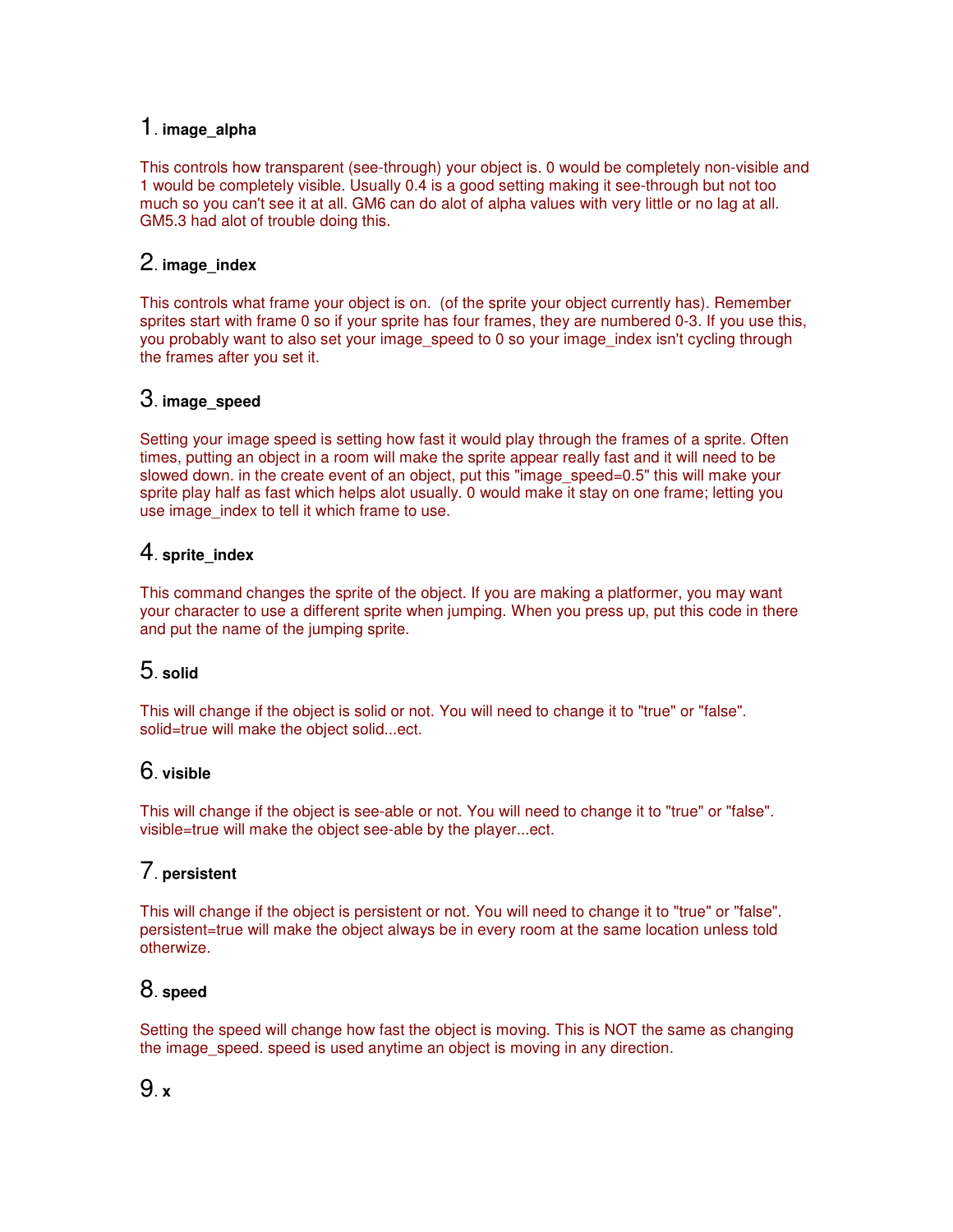An object's x value is how far over it is. It can be changed to "jump" the object left or right. Platformers use x+3 to move right and/or x-3 to move left. (changing the "3" of coarse for speed.)

# 10. **<sup>y</sup>**

An object's y value is how far up or down the screen it is. It can be changed to "jump" the object further up or down.

# 11. **hspeed**

hspeed is kind of like changing the x value only it's better for acceleration. hspeed+=1 would constantly raise the horizontal speed (going to the right) making it speed up slowly. adding an if code before it can be used to limit the speed.

# 12. **vspeed**

vspeed is kind of like changing the y value only it's better for acceleration. vspeed+=1 would constantly raise the horizontal speed (going downward) making it speed up slowly. adding an if code before it can be used to limit the speed. vspeed is usually a good way to setup gravity in a platformer.

# 13. **gravity**

Anytime gravity is greater then 0, you will be pulled down. To make an object stop on a solid platform, you must set the gravity back to 0. You can use gravity for jumping by slowly increasing it but vspeed is more widely used in this case.

# 14. **image\_angle**

I'm pretty sure you need a registered version to use this but it is really helpful. If you do something like image angle=point direction  $(x,y,mouse x,mouse y)$  any object will face the mouse automatically without you needing to make the sprites have a bunch of subframes of it at different angles. This only needs 1 sprite frame and uses the right side as the "front" of the sprite. The graphics quality drops a little if you use this so it's not always the best way to go. Just remember you **can** have an animated sprite that can turn and everything using this!

Changing things IN-GAME

------------------

1. instance create(x, y, obj whatever)

This is used VERY often to put an object into the game that wasn't already in the room when you started the game. x and y are the coordinates of where you want the object to be created at. 0 for x and 0 for y would put the object at the very top left corner of the room. obj\_whatever should be replaced with the name of the object you want to create.

# 2. distance to object(obj\_whatever)

This will tell you how far "obj" is (in pixels) from the object running this code. This is mostly helpful if used in a requirement such as "if distance to  $object(OBJECT) < 100"$ . It helps you change things according to where an object is at the time.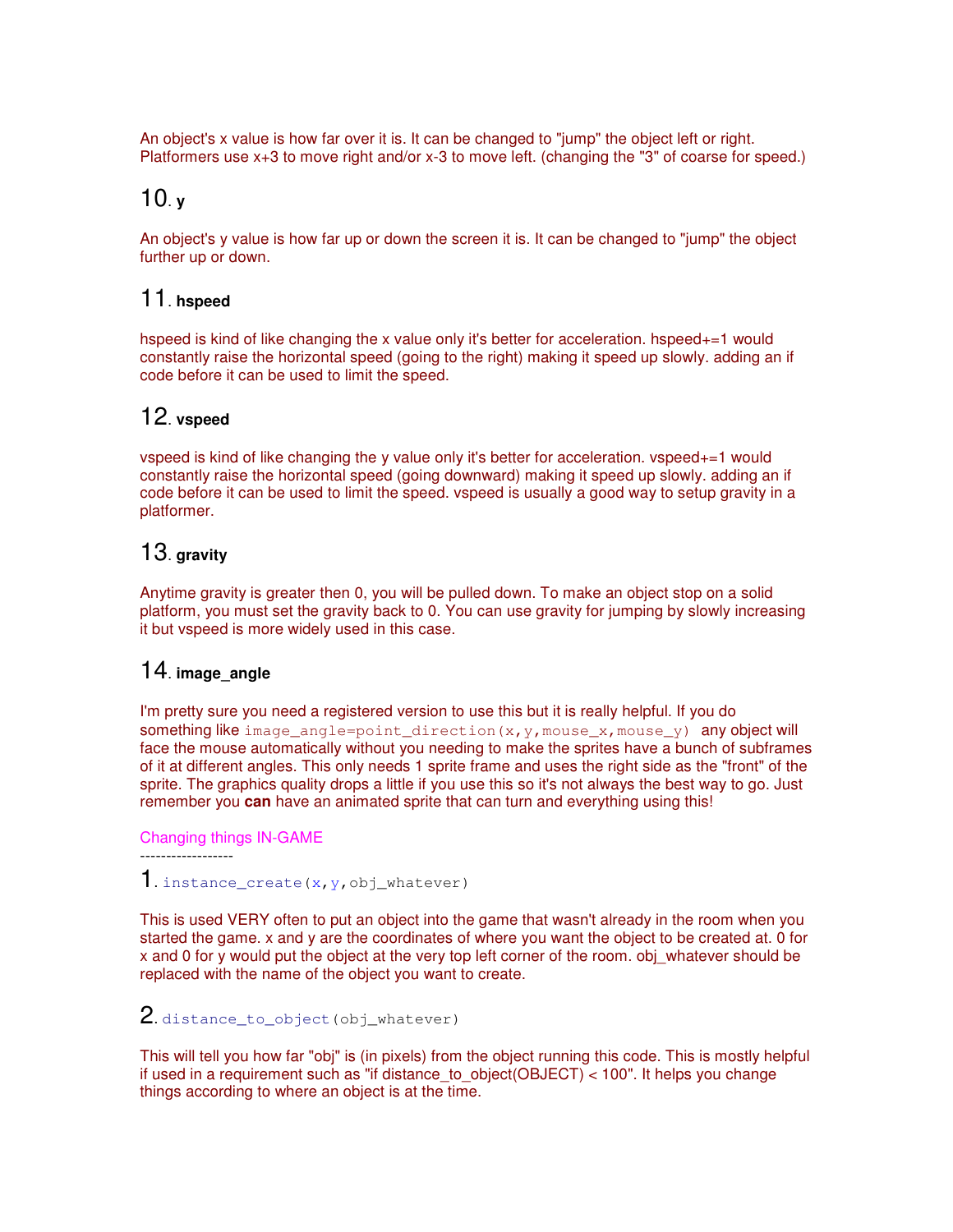# $3$ . distance\_to\_point(obj\_whatever.x,obj\_whatever.y)

Similar to distance to object. Instead of using an object, it uses any point in the room. Change  $x$ and y to the point you want it to measure to.

# 4. move\_towards\_point( $x,y$ , speed)

This will move it's object to the x and y values you put in. replace speed with the speed you want it to move to the point with.

# $5$ . keyboard check(vk left)

This code will check if an arrow key is being held down or not. You can replace "left" with any of the following: left, right, up, down, alt, anykey, backspace, control, nokey...ect You can also change it to keyboard check pressed() or keyboard check released() to check ONLY when they button is pressed down (once at a time) or when the key is released (once at a time).

### **6.** instance place(x, y, obj\_whatever)

This helpful code checks if "obj" is at a certain point. This can be used alot in just about all types of games.

# $7.$  sleep(ms)

Sleep is like a built in timer where GM completely pauses for the amount of milliseconds you put in the place of "ms" (which stands for milliseconds). Remember NOTHING can change during this pause time. I think the only thing it doesn't stop is sounds.

### $8.$  sound play(snd whatever)

This is the basic code for playing a sound effect or background music of some kind. You can run sound loop(snd) after this code to make the sound play over and over again till the room ends or until you put sound\_stop(snd). Replace snd with the name of the sound.

### $9.$  random()

Making a variable random is something lots of people have questions on. random(3) would give you ANY number between 0 and 3 including decimal numbers. If you want it to pick a rounded number, you can do this... round(random(3)) this will pick: 0, 1, 2, or 3. Also, you can put a number after it to tell it which number is the lowest that should be picked. round(random(3)+2) would give you 2,3,4, or 5. Also, you don't have to use round(), you can also use ceil() to round upward or floor() to round downward. To use random, you most likely need to set it as a variable. Do something like this... selection = round(random(3)+1).

# **10.** instance\_nearest(x,y,obj\_whatever)

This code finds the nearest of the object you put into it. Using this code, it will take it's own x and y and find the nearest object of "obj\_whatever". Finding the nearest enemy which could be many different objects is ALOT more complicated...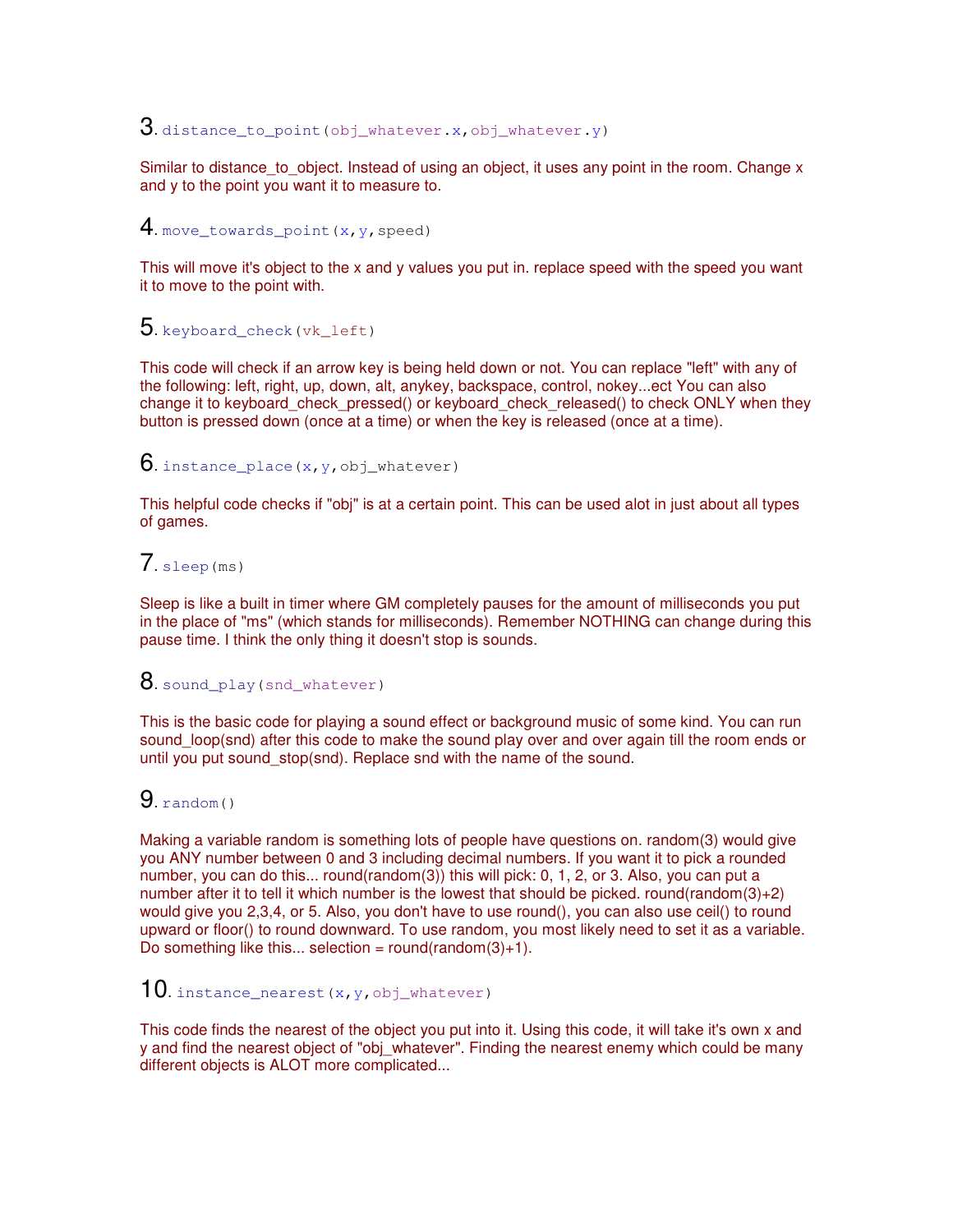---------------------------------------------------------------------------- **FOUR4** ----------------------------------------------------------------------------

Ok, I'm going to try to explain the very basics of arrays. Hopefully you know exactly what global variables are by now. The arrays all start with 0 but I like to start with 1 just because it looks a little more normal.

So when creating a new one, the first would be arrayname[0,0] ...ect

#### arrayname[#]

This is the basics of an array. Just like any variable, you give it a name and set a number for it.

Item[1]

Ok, now the number 1 is NOT it's value, it's merely the number of the array. Now your ready to set this array to something, instead of a number, lets give it a sentence.

Item[1]="This item is used for healing"

Now that we have set all 3 parts, it's ready to be used. It can be used EXACTLY like a variable can.

draw text(x,y, $Item[1]$ )

Now this part of a code will draw the text "This item is used for healing". Understand? This array setup is almost exactly like a variable. Lets do a few now.

Item[1]="Potion" Item[2]="Ether" Item[3]="Coins"

Now this could be used to draw an inventory list of you'd like. By setting each one as a different number, your setting them all different. I think you know how to draw them from here so now lets try something a little more complicated with these.

Item[1,0] Item[1,1]

Now your probably looking at this thinking "wtf is he doing now?". This is where arrays become very helpful (and maybe a little complicated). You can set a sort of 2nd layer to each number. Kinda like keeping multiple parts on one variable. Lets say you want to set up a potion for your game.

Item[1,0]="Potion" Item[1,1]="Heals 50 HP" Item[1,2]=1 Item[1,3]=100

Item[2,0]="Apple" Item[2,1]="Heals 75 HP" Item[2,2]=3 Item[2,3]=200

Ok, first I have made parts of a potion. Here, I'm using 0 as the name, 1 as the info, 2 as the quantity you have, and 3 as the selling price. Now your free to draw these each where ever they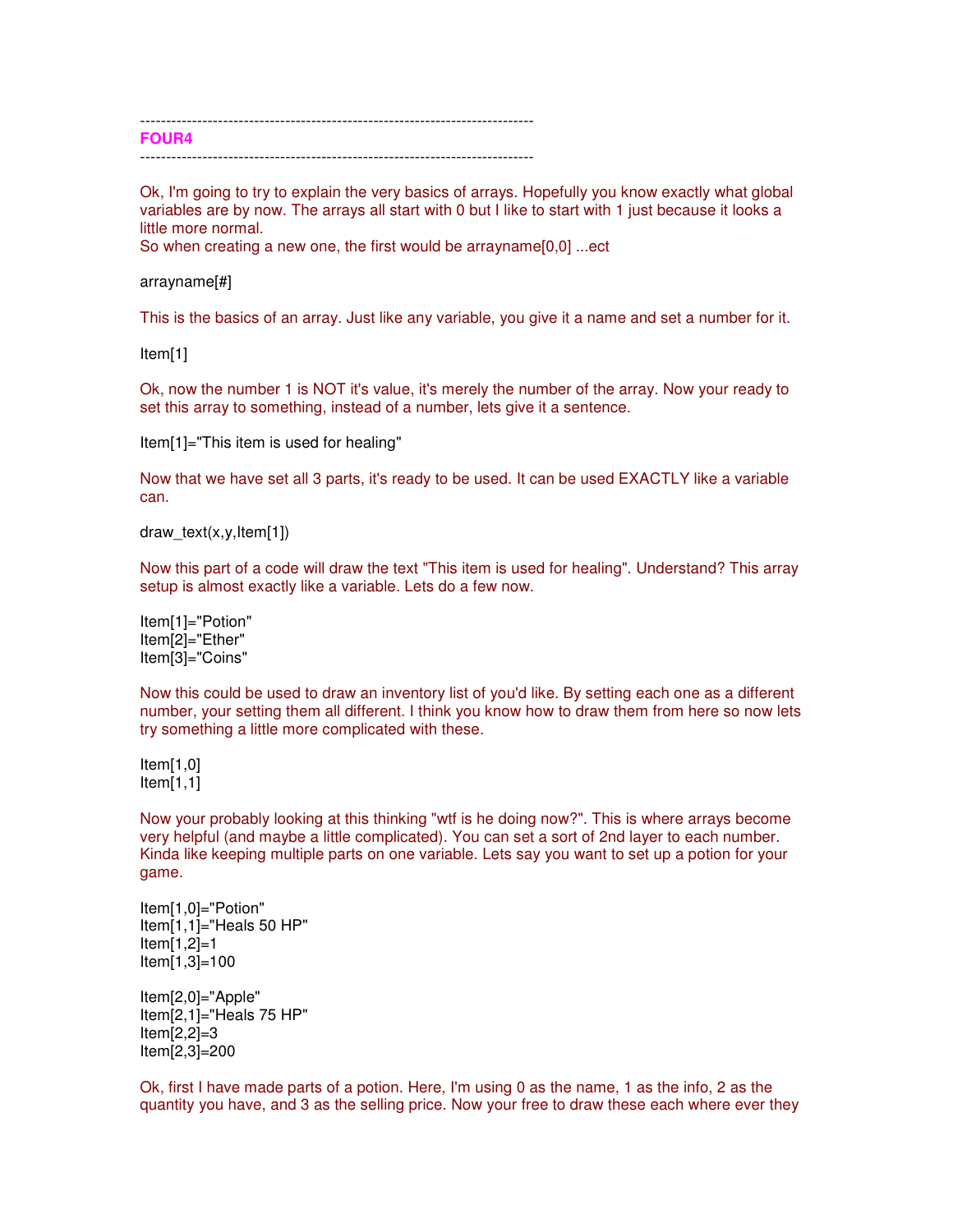are needed. Now if you want to draw parts for the apple, all you need to change is the first number of each. If you still don't understand, let me show an example to make multiple items. Make a script and run it once in the beginning of your game to create these items so you can refer to them in your game.

Item[1,0]="Potion" Item[1,1]="Heals 50 HP" Item[1,2]=2 Item[1,3]=100

Item[2,0]="Ether" Item[2,1]="Heals 30 MP" Item[2,2]=3 Item[2,3]=125

Item[3,0]="Coins" Item[3,1]="Currency of the island" Item[3,2]=12000 Item[3,3]=100

Item[4,0]="Life up" Item[4,1]="Revives a fallen team member" Item[4,2]=1 Item[4,3]=1000

Do you understand now? You can go on with this for as long as you like. Also, remember arrays aren't only for drawing, they can be used ANYWHERE a normal variable can be used. Last but not least, you can make arrays global too. Yeah, you guessed it...

global.Item[4,2]=1

...would allow you to refer to it anywhere and would make it keep it's value from room to room. This part of the code being the quantity of the item "life up" btw.

Now if you really want to make your game impressive and keep things orderly, check this out...

### draw\_text(x,y, global.Item[Numb,0])

Using "Numb" as your variable and putting it as the first number in the array, you can change what text shows up according to what you set "Numb" to. Setting it to 1 (using the above list as an example) it would show the text "Potion" and changing "Numb" to 2 would change it so it writes "Ether" instead. Note that you can put a variable in the place of either of the 2 numbers in the array to allow changes. This helps a TON with making inventorys, shops, status screens ...ect

---------------------------------------------------------------------------- **FIVE5**

----------------------------------------------------------------------------

# 1. Custom alarms not using alarms

timer+=1 **if** timer>50**{** do this do this do this timer=0**}**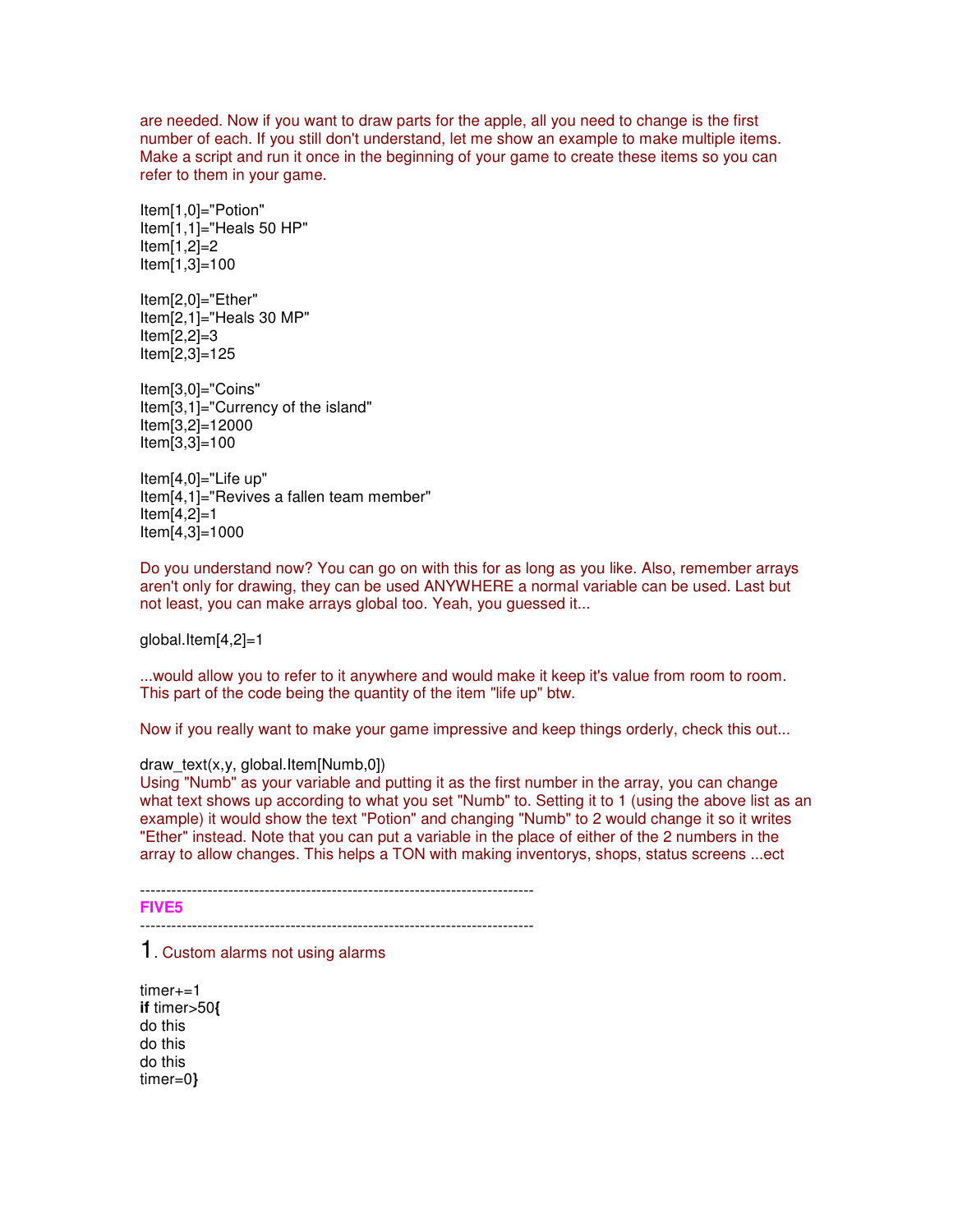Using this is a lot more accurate then using alarms. It's also better because it's in-code and requires less of a mess in your objects. Just make sure you put it in the step event of an object. You can also add another "if" before the timer<sub>+=</sub>1 so it doesn't just keep going after your done with it.

2. Automatic adjusting screen

view\_hborder=view\_wview/2 -obj\_player.sprite\_width view\_vborder=view\_hview/2 -obj\_player.sprite\_height

This is probably one of the best "smart codes" I know. It resets your view so that "obj\_player" is always perfectly in the middle. If you have a game where the player's sprite changes sizes or shapes, all you gotta do is run this code once after it changes sprites and it is perfect everytime! Just make sure you have views turned on.

3. Perfect landing (platformers)

```
if vspeed > 0 && !place free(x,y+vspeed)
move_contact(270)
vspeed = 0
```
You may notice in your platformer that when you land, your character stops just above the ground, before landing, then drops the last few pixels. It can get very annoying at times. Use this code on your character when he comes in contact with the ground. It tells GM the exact amount of downward speed it needs to land perfectly. You won't notice any difference other then landing will be nice and smooth.

4. Easy gravity (platformers)

```
if !instance_place(x, y+1, o_Solid)
gravity=0.5 
if instance place(x,y+1,o Solid)
gravity=0 
if vspeed>10 
vspeed=10
```
This code helps because it creates gravity ONLY if there is space under you that doesn't have a solid object. It also limits your vertical speed which helps with falling through floor bugs. Lowering the number helps more but may make it look less realistic. Try using different limit amounts.

# 5. Rotate / orbit object

```
spin+=10
x=obj_Player.x+lengthdir_x(obj_Player.sprite_width*1,spin)
y=obj_Player.y+lengthdir_y(obj_Player.sprite_height*1,spin)
```
This is a nifty little code that automatically makes the object go in circles around whatever object you put in the place of "obj\_Player". It uses the objects sprite to find out how large of a circle it needs to make to go around it. Also, it will automatically jump into place so it doesn't matter where you create the rotating object in the room. It will jump into place and start rotating at the speed of the variable "spin" in this case. Just make sure this goes in your step event to keep it circling.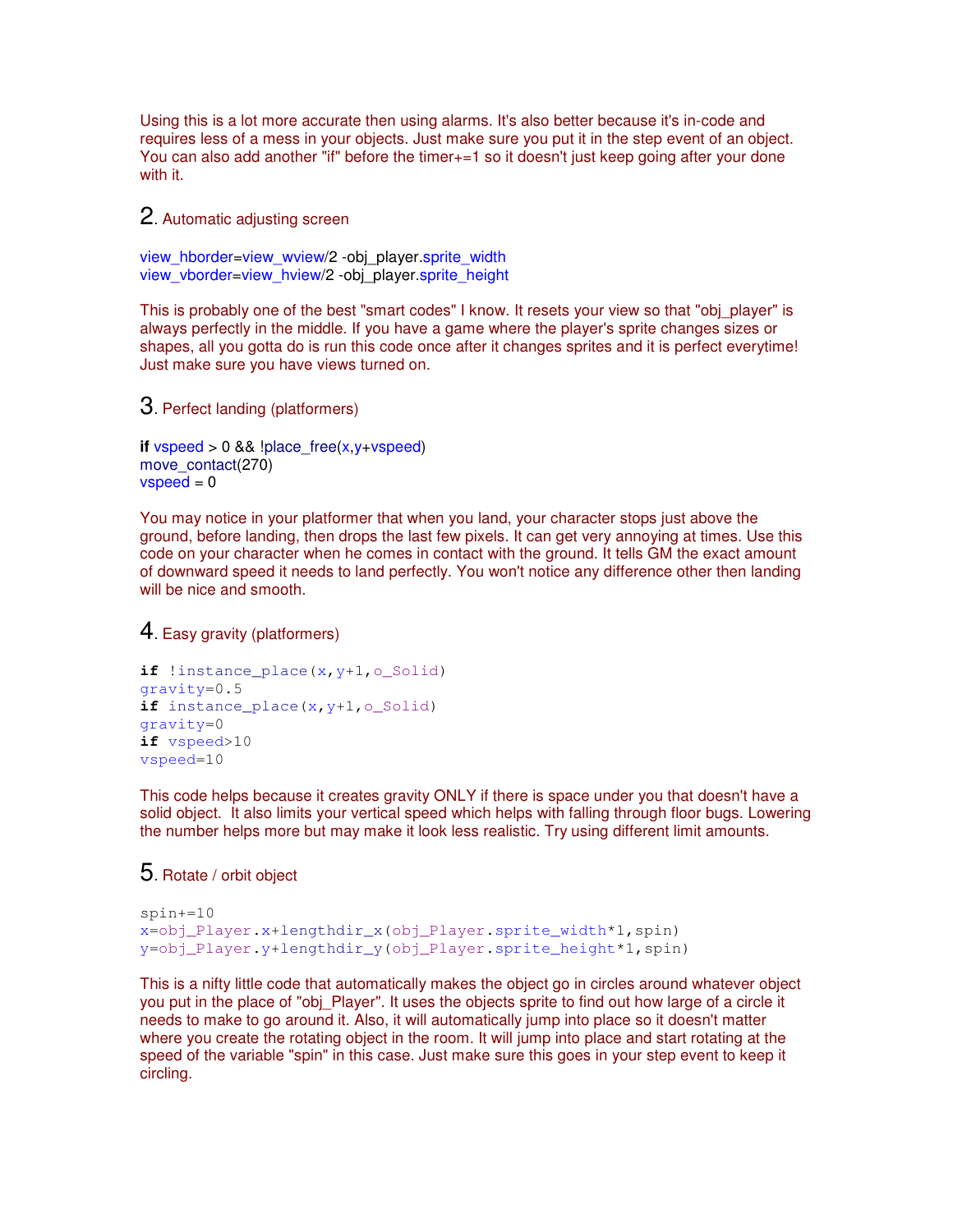# 6. 360 degree turning

```
image_single=facing/10 
facing = point direction(x, y, mouse x, mouse y)
```
This is a very commonly used code for creating an object that can turn all the way around pointing tword the mouse at all times. It sets 1 subsprite (frame) for each direction. Works best when the sprite's first subsprite is facing right and the sprite has 36 frames and spinning counter clockwise. Now this code does that as well as makes the object face toward the mouse at all times. The 2nd line can be changed or taken out depending on where you want the object to face.

# 7. Setting a sprite as your font

```
Create:
global.SpecialFont=font_add_sprite(s_FontSprites,ord(' '),false,0)
Draw: 
draw set font (global.SpecialFont)
draw_set_color(c_white)
```
I've seen alot of people ask how to do this. This lets you make a sprite and use it when you use draw\_text() instead of a normal font. You can name "SpecialFont" as whatever you want and set draw set color() as whatever color you want the text to be. (white makes it use the sprites actual colors) the "ord" you see tells it you have numbers, letters, and symbols included in your font. you can put "ord('0') and have frame 0 starting as the number 0 if you only want to have numbers. It took me quite a while to find the order game maker wants these to be in so I included one of the fonts I put together so you can know the order too. There may still be some more symbols I havent found but all the most common (and some of the lesser common) ones, I've already found for you.

### sprite font.gif

### 8. Good Healthbar

```
//DRAW:
draw_set_color(c_red) 
draw_line(x,y-10,x+linelength,y-10) 
if hpamount > hpmax hpamount = hpmax
if hpamount < 0 hpamount = 0
//STEP:
linelength= hpamount / hpmax * sprite width
```
I've been asked many time on how to make a healthbar and many times the person wants it to only be so long even if it's alot of HP. (just goes down slower...ect) Well this code does it all. This one uses a line which is smaller and cleaner looking rather then a rectangle. Just set hpamount, hpmax, and make sure linelength=0 is in create. Also be sure to put the first part of the code in draw and the second part in step. You can mess with the numbers like the 10s for the height (raise number to raise bar). Now you can set any objects health and not worry about line lengths! :)

----------------------------------------------------------------------------